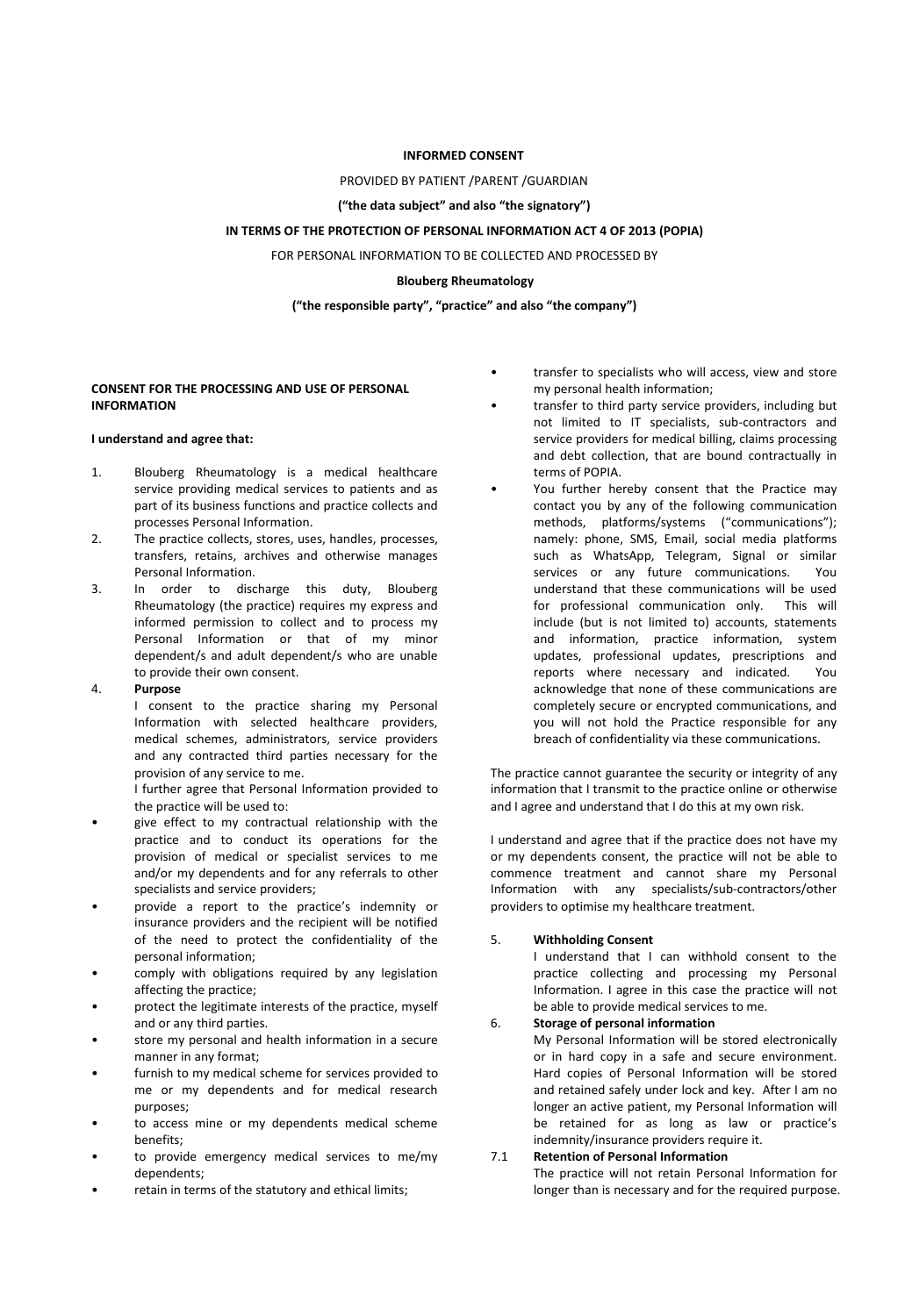The exceptions to the above principle specifically provided in POPIA are where -

- 7.1.1 the retention of the record is required or authorised by law;
- 7.1.2 the practice reasonably requires the record for lawful purposes related to its functions or activities;
- 7.1.3 the retention of the record is required in terms of an agreement between the practice and myself; or
- 7.1.4 the record is retained for historical purposes, with the practice having established appropriate safeguards against the record being used for any other purpose.
- 7.2. When the Personal Information is no longer required, it shall be destroyed or deleted in a manner that prevents their reconstruction in an intelligible form.

## 8. **Intended recipients**

I agree the intended recipients of my Personal Health Information are me, healthcare providers and specialists (including Practice staff or their practice staff, medical schemes/ administrators, medical facilities, medical suppliers, researchers, emergency my dec<br>medical service providers and medical billing service 13. Access medical service providers and medical billing service providers). Such disclosure shall always be made between the practice and recipient to comply with strict confidentiality and security conditions as contained in POPI Act. Change of ownership. If we undergo a change in ownership, or a merger with, acquisition by, or sale of assets to, another entity, we may assign our rights to the personal information we process to a successor, purchaser, or separate entity. If you are concerned about your personal information migrating to a new owner, you may request us to delete your personal information.

## 9. **Transfer outside South Africa**

1. I agree to the practice transferring any Personal Information outside of the borders of South Africa to its indemnity providers that has in place similar privacy laws to POPIA or the recipient is bound contractually to no lesser terms of POPIA. We may transmit or transfer personal information outside South Africa to a foreign country. Personal information may be stored on servers located outside South Africa in a foreign country whose laws protecting personal informationmay not be as stringent as the laws in South Africa. You consent to us processing your personal information in a foreign country whose laws regarding processing of personal information may be less stringent.

10. I understand that I have the right to have my Personal Information processed in accordance with the conditions of lawful processing of Personal Information as set out in POPIA.

#### 11. **Objection to Processing**

I understand that I have the right, to object to the practice processing my Personal Information, on reasonable grounds. On receipt of my notice of objection with reasons, the practice shall hold any further processing of my Personal Information until my objection has been addressed, resolved,

withdrawn or upheld and accepted by the practice. If my objection is upheld, no further processing of my Personal Information shall be done by the practice. I understand that if I object and I am not satisfied with the outcome I may refer the case to the Information Regulator. I acknowledge that practice also reserves the right to discontinue treatment.12. **Right to withdraw consent**

I understand that I have the right to withdraw my consent to the practice processing my Personal Information at any time, provided any processing before such withdrawal or if the processing is necessary for the conclusion or performance of a contract to which I am a party will not be affected. I understand that I can revoke consent for any specific healthcare provider, or person who has access to my Personal Information. Once this information is captured and updated, my personal information will no longer be shared. I understand and agree that this may affect my treatment and I take responsibility for my decision.

I have the right at any time to request details of any of my Personal Information that the practice holds, such request shall be made in writing to the Information Officer of the practice.

## 14. **Correction/Deletion**

I have the right to request the practice, to correct and/or delete my Personal Information that is inaccurate, irrelevant, excessive, out of date, incomplete, misleading. That any changes to my personal information must be communicated to the practice immediately so these changes can be updated on their systems. The practice will not be liable for inaccurate information on our systems as a result of my failure to update my personal information. I have the right to request the practice to destroy or to delete a record of my Personal Information that the practice is no longer authorised to retain in terms of any other law.

# 15. **Correction of Personal Information**

I acknowledge that whilst the practice will always use its best endeavors to ensure that my Personal Information is reliable, it is my responsibility to advise the practice of any changes to my Personal Information, as and when these changes may occur. The practice will not be liable for inaccurate information on their systems as a result of my failure to inform us of my updated personal information.

## 16. **Marketing**

The practice undertakes not to distribute my Personal Information to any third party for the purpose of marketing to me and/or third party's supplies or other products. Notwithstanding this, I agree the practice may process my Personal Information for providing me with practice's products/ and services. Should I not wish to receive these communications, I will provide the practice with a detailed opt out, listing the type of communication that I do not wish to receive addressed to the Information Officer's email.

- 17. I agree:
- 17.1 I will not hold the practice responsible for any loss